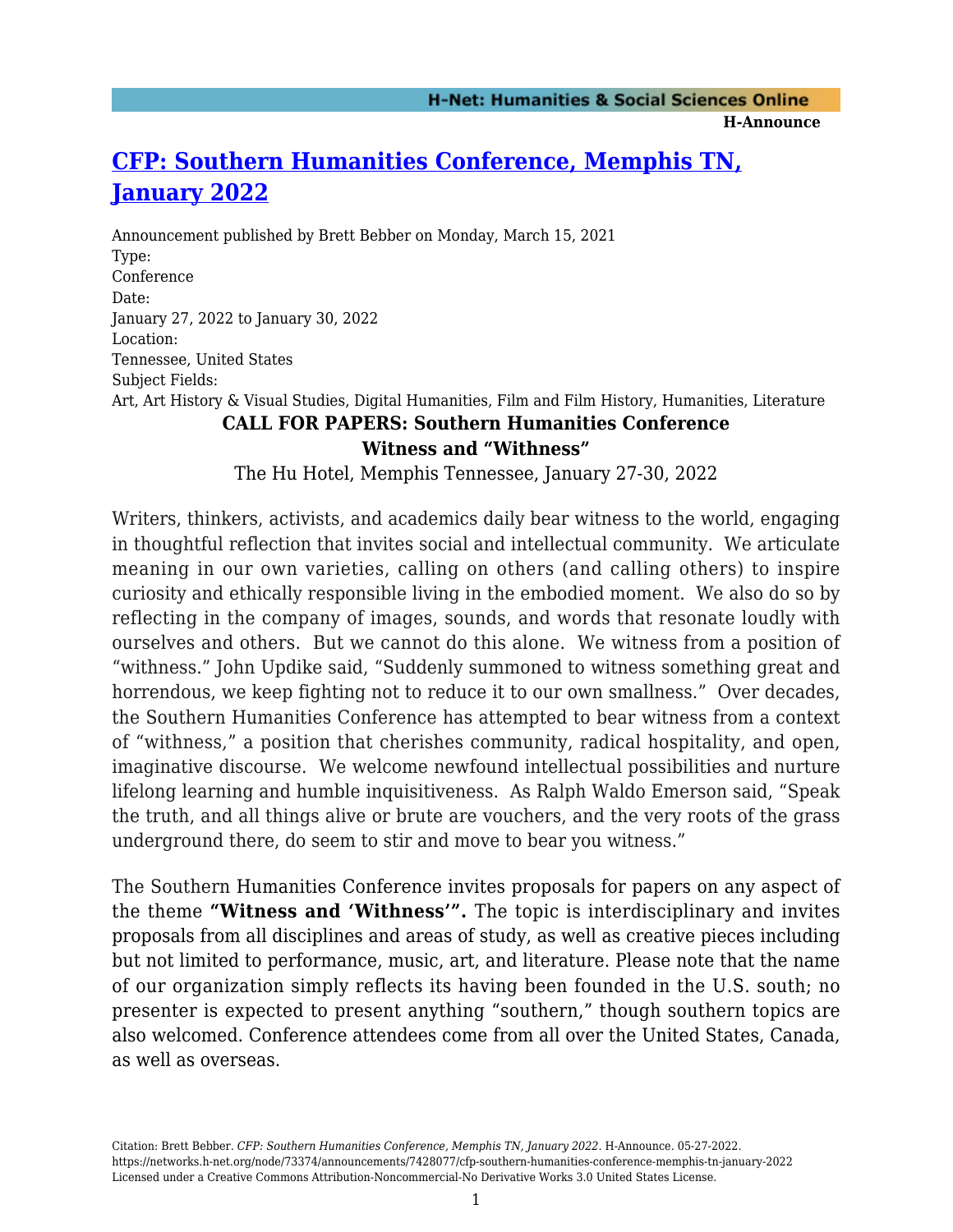## **H-Net: Humanities & Social Sciences Online H-Announce**

Please submit proposals of 300-500 words through our website at [www.southernhumanities.org](http://www.southernhumanities.org) (preferred), or to Brett Bebber at [southernhumanities@gmail.com](mailto:southernhumanities@gmail.com). **Proposals are due by December 15, 2020**, but are accepted and reviewed on a rolling basis.

We are currently planning to meet for an in-person conference in Memphis. However, SHC's Executive Board is monitoring the pandemic and will always promote the safety and well-being of its members. Therefore, we will keep open the possibility of converting the conference to a digital format if circumstances demand the change.

Two awards of up to \$300 are available to help mitigate the costs of travel to the conference, one for first- or second-time presenters, and one for graduate students. If you would like to be considered for one of these awards, please indicate which award in your proposal. Please see the website for more details.

Topics are not limited to but may address any of the following areas, and may integrate the theme in trans-disciplinary or interdisciplinary ways. That is, the paper or creative presentation may address the theme from particular perspectives **OR** may address the integration of two or more dimensions of the theme.

## **Possible topics may include but are not limited to any aspect or combination of "Witness and 'Withness'" and . . .**

- Witnessing, Remembering, and Forgetting
- Community and Community-building
- Hospitality and "Withness"
- Literature and Literary Analysis
- Poetry and Creative Writing
- Art and Art History
- Sociology and Anthropology
- History and the Historical
- Memory and Forgetting
- Gender